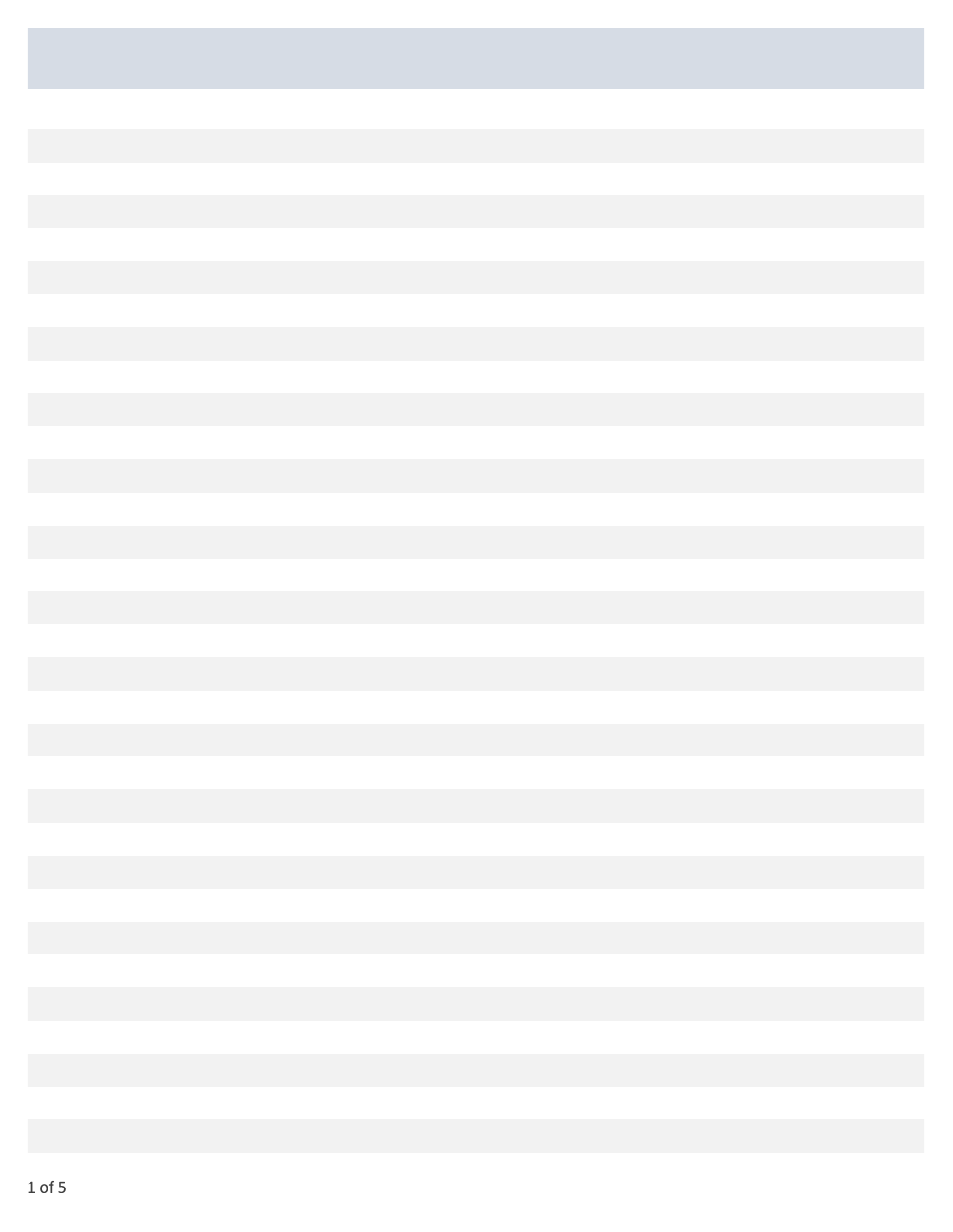| LastName      | Member 1st name       | City         | ST |
|---------------|-----------------------|--------------|----|
| Dean          | Mark & Amy            | Cedar Rapids | ΙA |
| Dehogues      | Al & Lois             | Kalona       | IA |
| Dermody       | Justin & Melinda      | Williamsburg | IA |
| Detweiler     | Codey                 | Cedar Rapids | IA |
| Detweiler     | Caleb & Jacob Rogers  | Cedar Rapids | IA |
| Dietrich      | David & Deloris       | Williamsburg | IA |
| Doan          | Steve and Virginia    | Independence | IA |
| Dooley        | Paula                 | Tiffin       | IA |
| Downes        | Steve                 | Oxford       | IA |
| <b>Drapac</b> | Mike & Gloria         | Coralville   | IA |
| Eckstein      | Tom                   | Coralville   | IA |
| Elijah        | Jerry & Betty         | Tipton       | IA |
| Farrington    | Randy & Jan           | Brighton     | iA |
| Fountain      | Chris & Audrey        | Iowa City    | IA |
| Gafeller      | John F                | West Liberty | IA |
| Gafeller, Jr. | John                  | Hills        | IA |
| Gerholdt      | Michael               | Coralville   | IA |
| Gillette      | Terry & Carol         | Wapello      | IA |
| Glass         | Jason & Megan         | Iowa City    | IA |
| Hansen        | Marv (& Elaine Sweet) | Cedar Rapids | IA |
| Hardin        | Randy and Kris        | Iowa City    | IA |
| Harney        | Ryan                  | West Branch  | IA |
| Harrison      | Cody (Julia Alvares)  | Oxford       | IA |
| Havel         | Doris                 | Iowa City    | IA |
| Heacock       | Nick & Cheri          | Iowa City    | IA |
| Heacock       | Stephanie             | Cedar Rapids | IA |
| Heacock       | Mark & Donna          | Iowa City    | IA |
| Heathman      | Mark & Nancy          | Cedar Rapids | IA |
| Hegland       | Denny & Karen         | Coralville   | IA |
| Hobbs         | Ron & Janet           | Lone Tree    | IA |
| Hora          | Jaro                  | West Branch  | IA |
| Hudachek      | Vern                  | West Liberty | IA |
| Hyduke        | Dan & Ruth Anne       | Iowa City    | IA |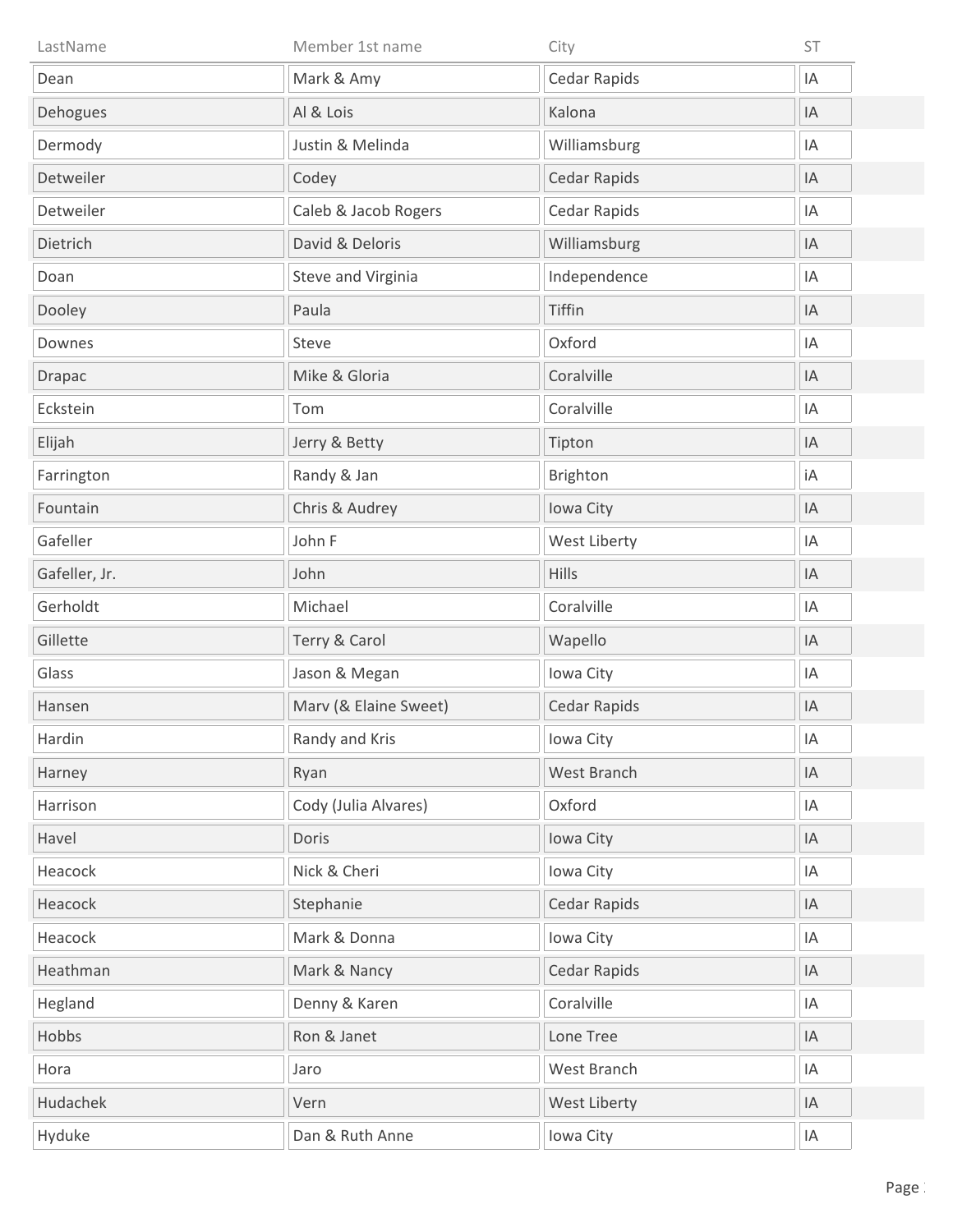| ×<br>×<br>٧ |
|-------------|
|-------------|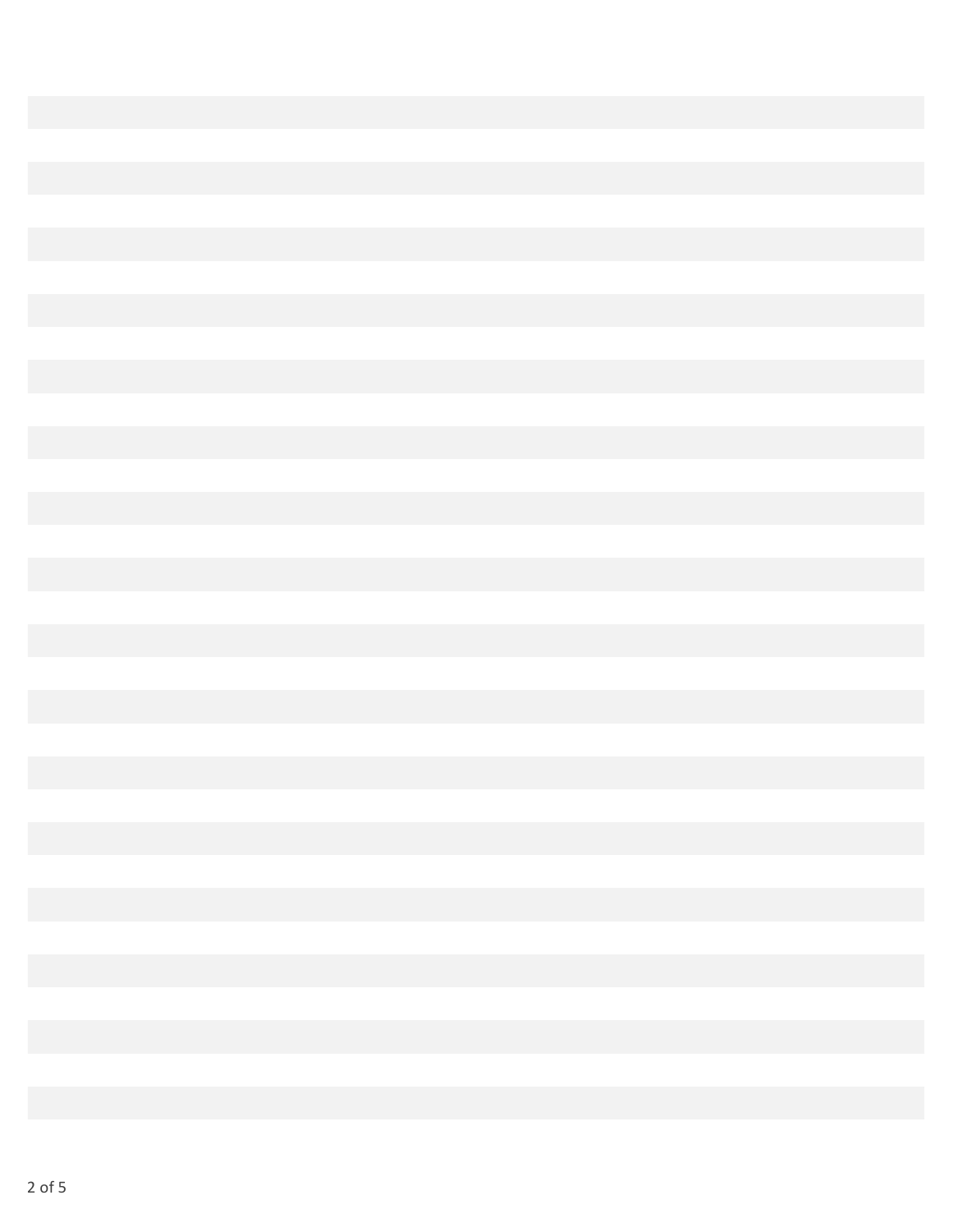| LastName     | Member 1st name         | City           | ST            |
|--------------|-------------------------|----------------|---------------|
| Irvine       | Russ                    | Iowa City      | IA            |
| Jay          | Mike & Renea            | Tiffin         | IA            |
| Johnson      | Klay & Tami             | Tipton         | IA            |
| Kline        | Gary A                  | Iowa City      | IA            |
| Kost         | Roger N.                | <b>Hills</b>   | IA            |
| Landuyt      | Charles & Patricia      | Solon          | ΙA            |
| Lane         | Lewis & Crystal         | Cedar Rapids   | IA            |
| Letson       | George & Jan            | Cedar Rapids   | IA            |
| Lewis        | Daryl & Debbie          | Iowa City      | IA            |
| Lindmeier    | Ken & Charlotte         | Washington     | ΙA            |
| Logan        | Ed & Lee Ann            | Coralville     | IA            |
| Long         | Robert & Janet          | Iowa City      | IA            |
| Lovetinsky   | Steve & Sharon          | Iowa City      | IA            |
| Lynch        | Dale & Connie           | Iowa City      | ΙA            |
| Lynch        | Larry and Amy           | West Branch    | IA            |
| Marshek      | Larry & Dee             | Iowa City      | IA            |
| Maske        | Bob & Lyn               | Iowa City      | $\mathsf{IA}$ |
| McCormac     | Dick & Norma            | Columbus Jct   | IA            |
| McDowell     | Bill & Lori Morgan      | Coralville     | $\mathsf{IA}$ |
| Meder        | Lane                    | Riverside      | IA            |
| Meek         | <b>Steve and Denise</b> | Cedar Rapids   | $\mathsf{IA}$ |
| Meeker       | Alan and Marlene        | Marion         | IA            |
| Mekota       | Clair & Judy Johnson    | North Liberty  | IA            |
| Meyer        | Jim and Lee             | Mechanicsville | IA            |
| Meyer        | Marcella                | Walker         | $\mathsf{IA}$ |
| Miller       | Ken & Janelle           | Cedar Rapids   | IA            |
| Miller       | Dean & Julie            | Kalona         | $\mathsf{IA}$ |
| Moffitt      | Howie                   | Coralville     | IA            |
| Moore        | Pat                     | Iowa City      | IA            |
| Morgan       | Joan                    | Lone Tree      | IA            |
| <b>Myers</b> | Lynn & Vernona          | Iowa City      | IA            |
| Nelson       | Harvey & Jeanne         | Mission        | <b>TX</b>     |
| Nichols      | David R.                | Cedar Rapids   | $\mathsf{IA}$ |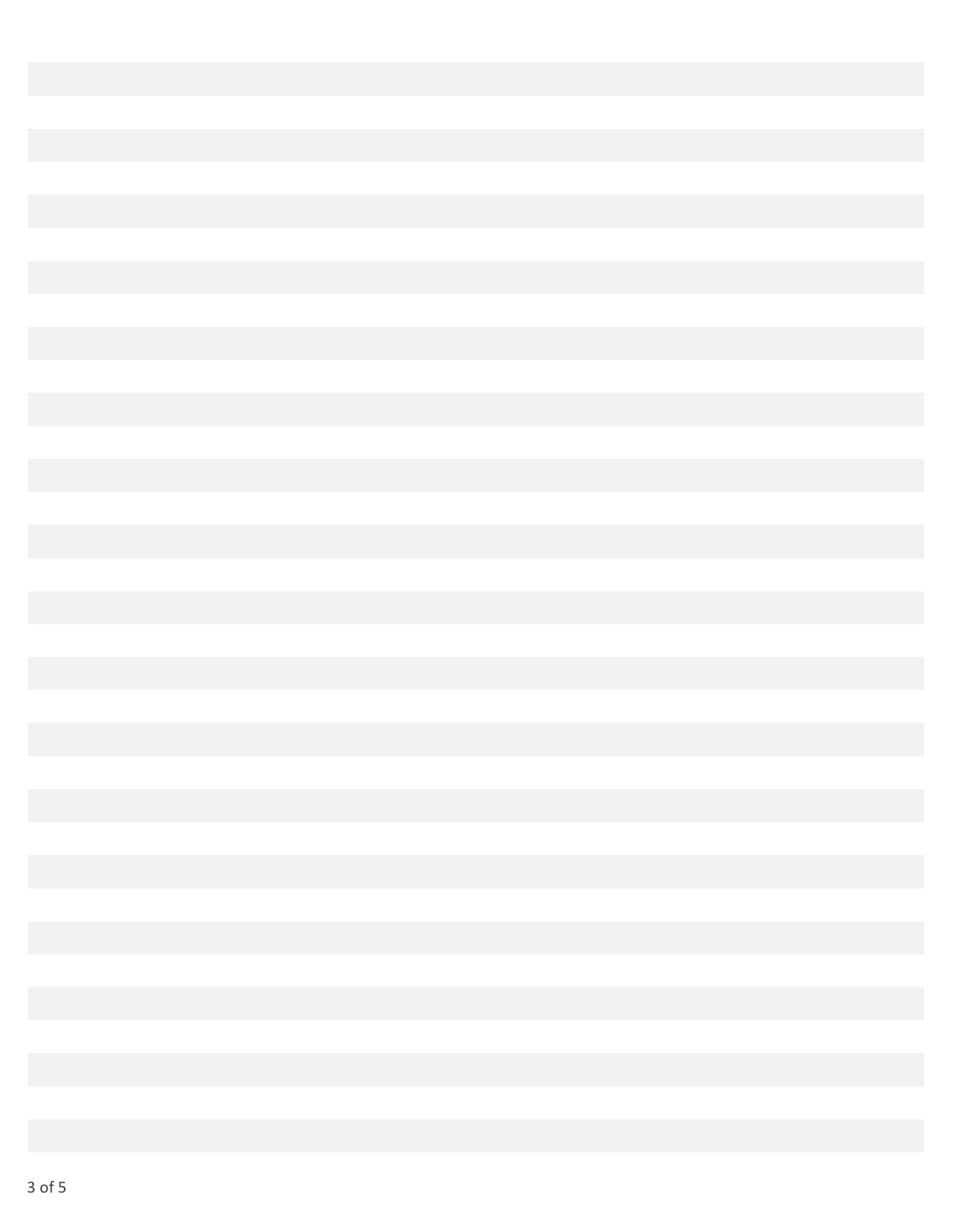| LastName      | Member 1st name        | City           | ST            |
|---------------|------------------------|----------------|---------------|
| O'Neil        | Paul & Peg             | West Branch    | ΙA            |
| Ostola        | <b>Bill &amp; Barb</b> | Tipton         | $\mathsf{IA}$ |
| Pacha         | Matt & Elaine          | Iowa City      | IA            |
| Pacha         | Ted & Deb              | Iowa City      | $\mathsf{IA}$ |
| Pacha         | Larry & Cathy          | Oxford         | ΙA            |
| Plate         | Dennis & Diane Stastny | Iowa City      | IA            |
| Platteter     | <b>Bruce</b>           | Iowa City      | IA            |
| Protextor     | Terry                  | Iowa City      | $\mathsf{IA}$ |
| Rath          | Dene & Marsha          | Riverside      | IA            |
| Rausch        | Steve & Jody           | Robins         | IA            |
| Reese         | Bob & Cathy            | <b>Hills</b>   | IA            |
| Reese         | Mary                   | Iowa City      | $\mathsf{IA}$ |
| Renk          | Jim & Cathy            | Iowa City      | IA            |
| Rew           | Terry & Susan          | Iowa City      | $\mathsf{IA}$ |
| Roemerman     | Bill & Judy            | Solon          | IA            |
| Rozinek       | Dave & Marcia          | West Branch    | $\mathsf{IA}$ |
| Ruppert       | Jeff & Jean            | Iowa City      | IA            |
| Sabourin      | Tana                   | West Branch    | IA            |
| Sattizahn     | Ronald & Marilyn       | Cedar Rapids   | ΙA            |
| Scheetz       | Gary and Donna         | Oxford         | IA            |
| Schintler     | Ron                    | Iowa City      | ΙA            |
| Schintler     | James & Brenda         | Iowa City      | $\mathsf{IA}$ |
| Schlichtmann  | Dr. James J.           | Iowa City      | IA            |
| Schmelling    | Bill & Deb             | Cedar Rapids   | IA            |
| Schneckloth   | Jim & Nancy            | <b>Bennett</b> | IA            |
| Schrock       | Joe                    | Tiffin         | IA            |
| Sedlacek      | Ted                    | Iowa City      | IA            |
| Sheldon       | Pat and Jan            | Iowa City      | IA            |
| Shima         | Glenn                  | Solon          | IA            |
| Shingledecker | Michelle & Cameron     | <b>Tiffin</b>  | $\mathsf{IA}$ |
| Shingledecker | Mitchel                | Coralville     | IA            |
| Shramek       | Jon and Romona         | Hiawatha       | $\mathsf{IA}$ |
| Skibbe        | Randy & Joyce          | Tiffin         | IA            |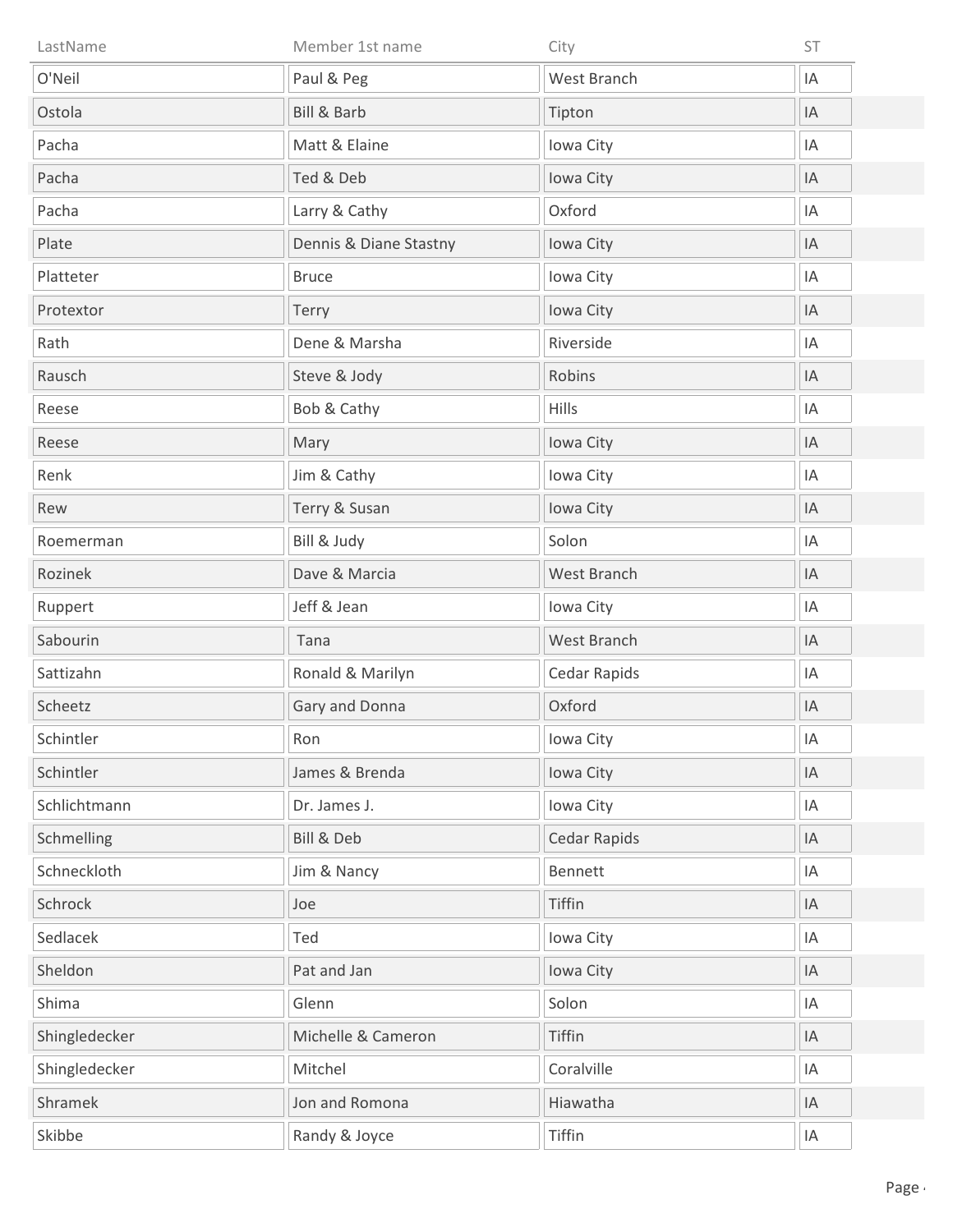|--|